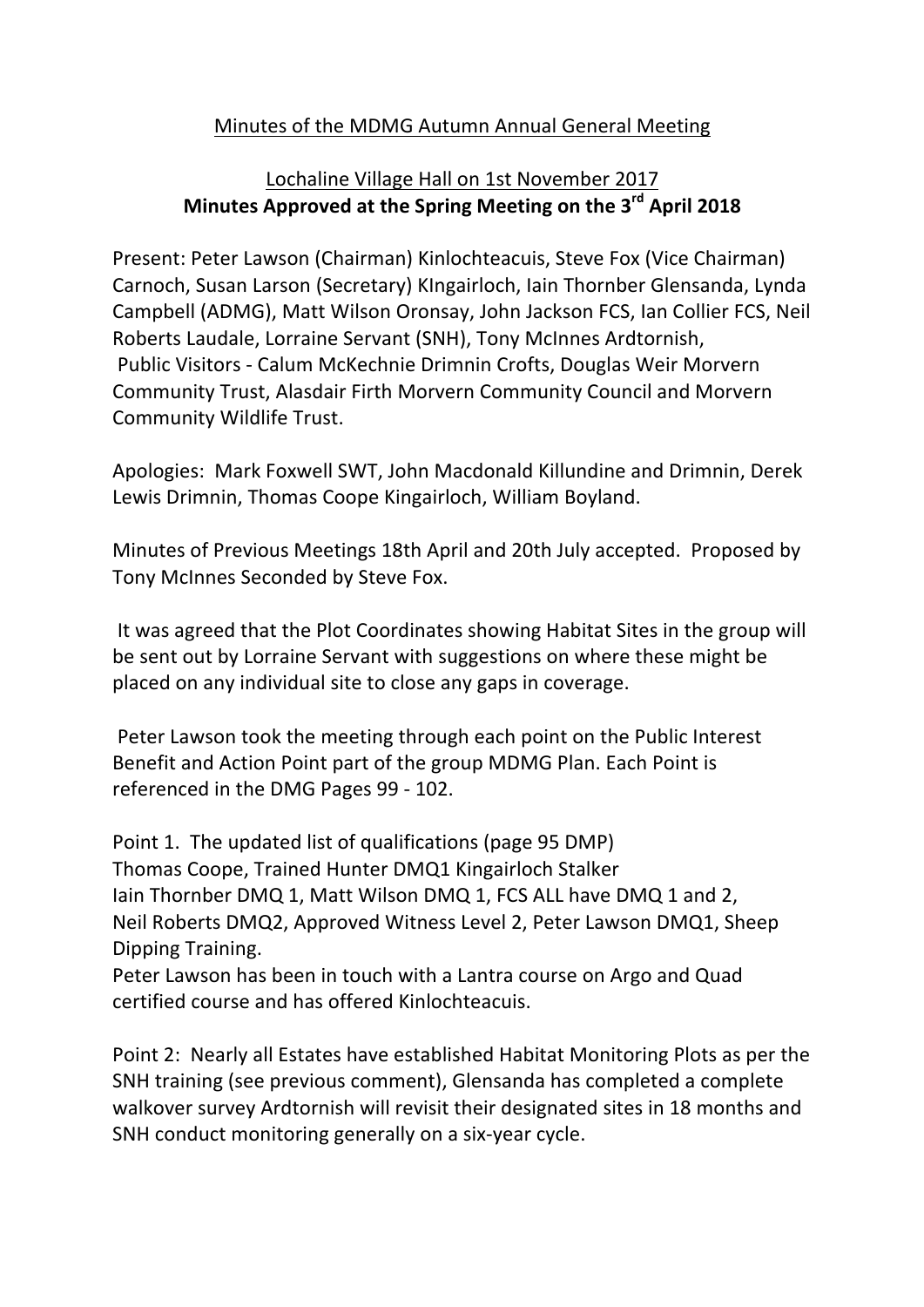Point 3: The FCS conduct HIA throughout the Morvern forests. The MDMG has asked SNH previously for training for woodland Habitat and Lorraine Servant will look into it again for the group. Sunart Oakwoods are under review and both sides of Loch Sunart will be looked at.

Point 4: Alasdair Firth made a point of asking if woodland had sufficient HIA and as above this will addressed with more training in the future when available. Ardtornish will report back to the group if they perceive any impact with their new planting.

Point 5: Woodland Training Needed. All willing to undertake this.

Point 6 Ardtornish has commissioned Alasdair Firth to do a Peatland survey and Peter Lawson is having Kinlochteacuis surveyed.

Point 7: No Sika deer have been reported but Feral Pigs and Goats might become a bigger problem. Much rhododendron clearance is happening over Morvern. Kingairloch reported that after large grant aided rhode clearance, cutting chipping and spraying they are spreading throughout the estate. Alasdair Firth said that he had seen Ash dieback in trees along the Drimnin road.

Point 8: The details of Pastmap web site to be circulated to group which is an ideal tool to show all/any historic/archeological sites in any area. All agreed to mark up an OS Map of their holding with all fence lines marked up - Green -Intact Deer fence, Red - Porous Deer fence, Blue - Stock Fence and ALL to be sent to Tony McInness who has agreed to put onto a large mapping tool they have.

Point 9: Training as above. It is recommended that everyone keeps a note of all training and the certification.

Point 10: The group felt we are very well informed relating to Lyme's Disease for informing the Public and visitors. It was agreed to inform any Deer-vehicle collisions to Susan Larson who will pass this information on. No accidents reported. Peter Lawson said that SQV have offered free assessments for anyone wishing to join the scheme.

Point 11: Much discussion undertaken to determine the action required and SNH/ADMG will find out if a spreadsheet is available to assist.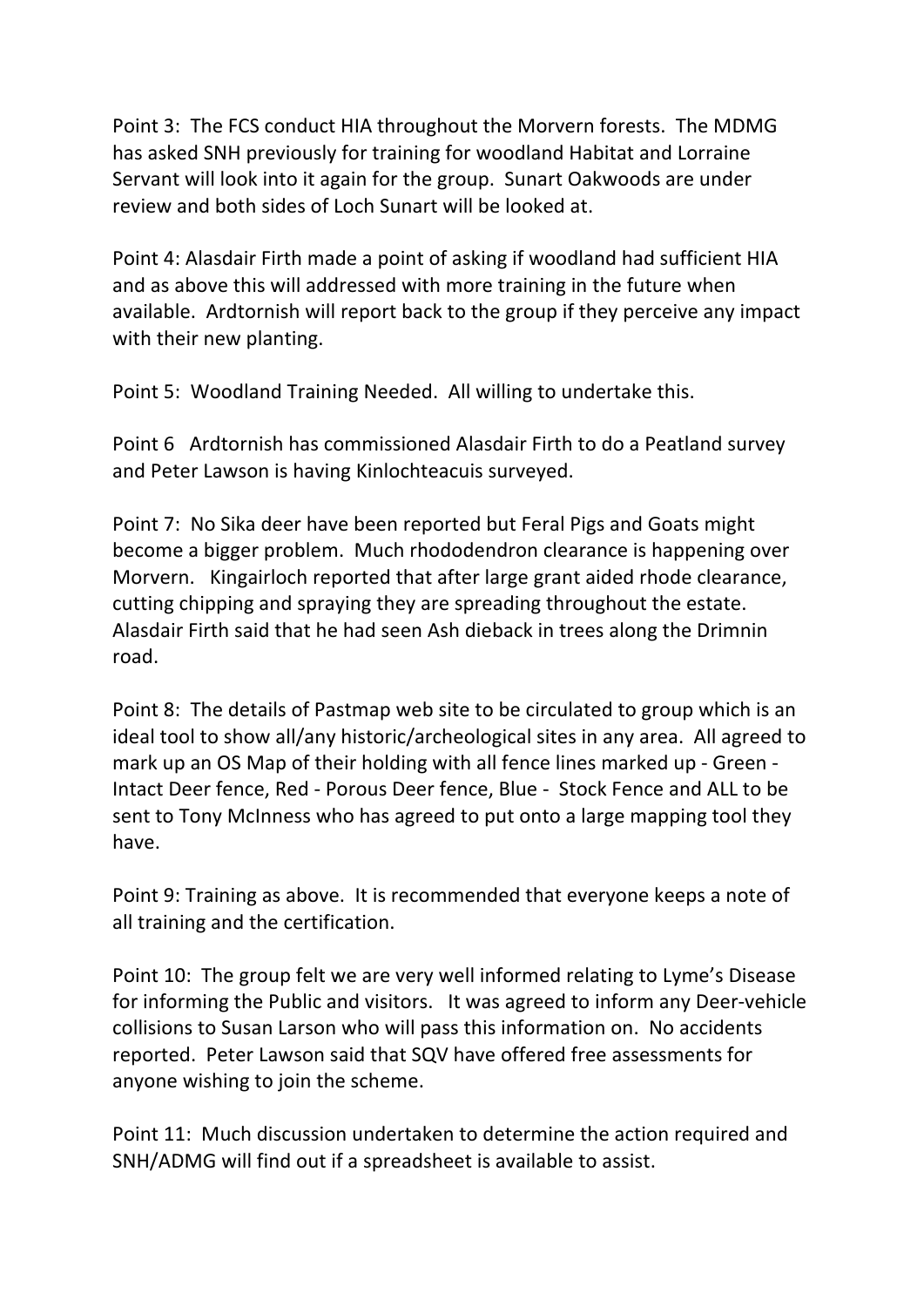Point 12: Cost Analysis needs to be undertaken on individual estates.

Point 13: All agreed we are fully committed to ensure communication to the wider public is maintained and enhanced. Susan Larson will see about having the previous minutes uploaded to the ADMG website now they have been approved and Dick Playfair of the ADMG has agreed to help (Katrina).

Point 14: Estates to report mortalities found on the hill/woods back to the group via the return/audit? Ian Collier agreed to inform the MDMG of any new woodland felling/restocking proposals that came before him. The members to inform the group of any new fencing they undertake.

Stag Cull Figures/Proposed Hind Cull - All Estates reported Stags in very good condition. Very good fat carried through to end of rut. 2017 -2018

| <b>STAG CULL</b>    |    | PROPOSED HIND CULL   |
|---------------------|----|----------------------|
| <b>ARDTORNISH</b>   | 35 | 100                  |
| <b>GLENSANDA</b>    | 9  | <b>15 INC CALVES</b> |
| <b>KINGAIRLOCH</b>  | 31 | $65-75 + Calves$     |
| <b>LAUDALE</b>      | 33 | $40-50 + Calves$     |
| <b>CARNOCH</b>      | 15 | $20-25 + CALVES$     |
| GLENCRIPESDALE 6    |    | $20 + CAIVES$        |
| <b>SNH GLENCRIP</b> | 18 | 20+ CALVES           |
| KINLOCHTEACUIS 10   |    | 15-20+ CALVES        |
| <b>RAHOY</b>        | 7  | $12 + CAIVES$        |
| <b>KILLUNDINE</b>   | 10 | 25 + CALVES          |
| <b>DRIMNIN</b>      | 16 | $15-20 + CALVES$     |
| <b>FCS</b>          | 78 | 60-70                |

Neil Roberts said that he felt that Ardtornish's cull numbers and where Stags had been culled would have been very helpful information to share with the group at the meeting.

The Spring Helicopter Deer Count - SNH are planning to count Morvern as early as possible. SNH said that help would be welcome in their Inverness Office when the data is analyzed. Ardtornish and Laudale, Kingairloch and Glensanda all commented that they would like input into the count days. Susan Larson to provide Graeme Taylor SNH with the MDMG contact list of e mail and phone numbers.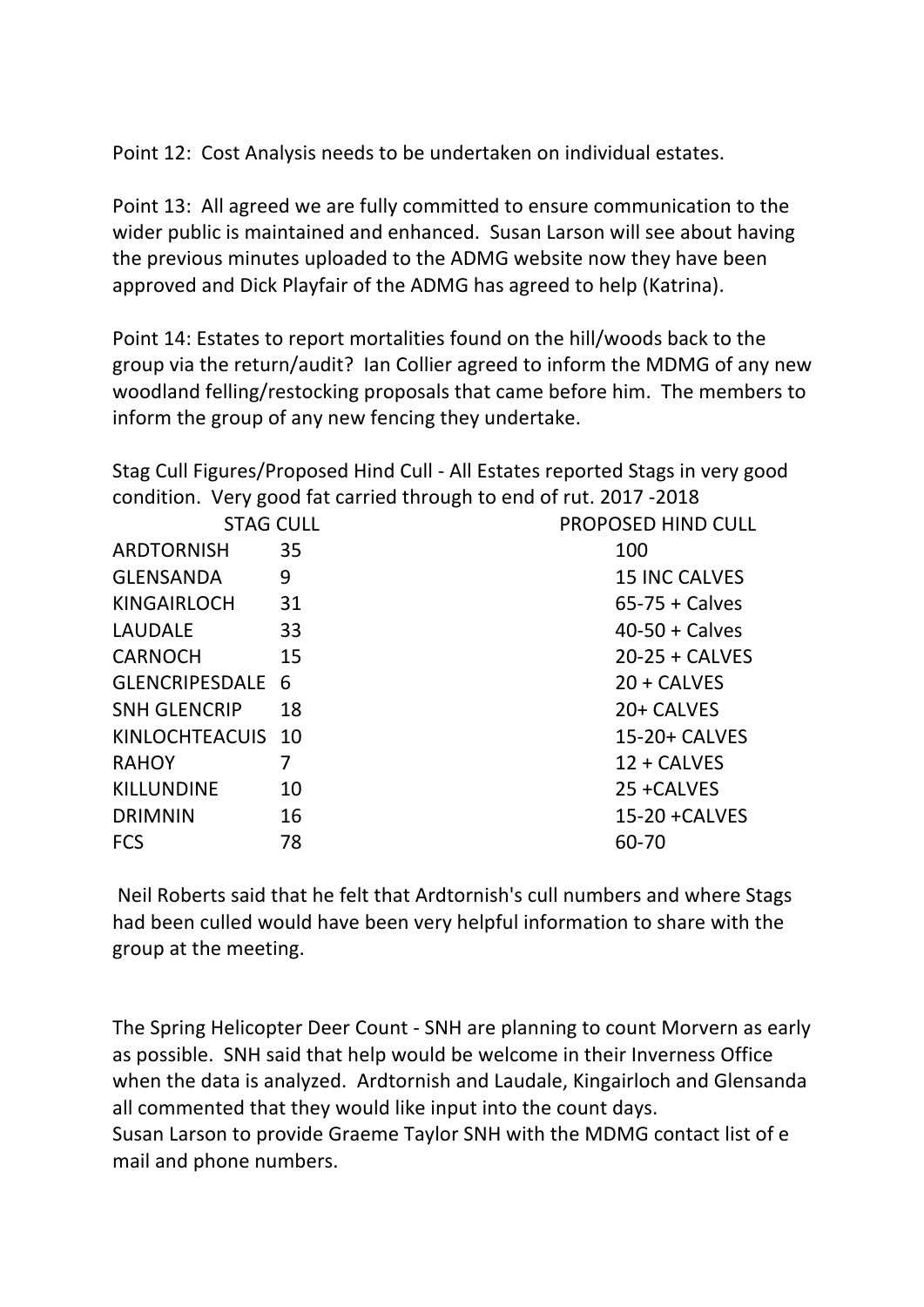## Break for Tea

Updates from SNH - SWARD might be available in the Spring - this is a data collection analyzing system?

Sporting Rates Assessments are rolling out and the general feeling is to suggest appeal immediately. Advise to be aware of the Small Business Property relief which might be available.

ADMG - Showed the list of league tables - Morvern is in the bottom third of DMG's achievements and Peter Lawson said that he hoped that today's meeting proved that we as a group are fully committed to improving our standing. The Government Deer Working Group next review will be undertaken in April 2019. The next ADMG meeting is on the 23rd November 2017 in Inverness.

Recommended that Grid References for all Culled Deer are placed on the larder sheets.

Peter Lawson provided the details of Angus Davidson who is recommended by Rory Putman, to collate information that the group is gathering. HIA, Larder Sheets and........

The cost is appox £2000 the first year and subsequent years £1000 going forward. Proposed by Tony McInnes and seconded by Susan Larson. A grant of £1800 is available from SNH which Peter Lawson will make sure we get!

The election of Office bearers - Treasurer - Susan Larson proposed Tony McInnes and Peter Lawson seconded.

Group Subscriptions: After a full discussion it was decided that the Annual Subscription would be £150 plus the ADMG proportion of each Estate. The ADMG fee is worked out as  $E4$  Stag,  $E$  Hind,  $E$  Calf a and other species.

MDMG Constitution - An amendment to be made to clarify a significant landholding is to be a holding over 100 acres. Voting rights to persons who pay the subscription. Proposed by Tony McInnes and Seconded by Steve Fox.

Dates of Next Meeting: Tuesday 3rd April 2018 2pm Kingairloch : Wednesday 31st October 2018 Lochaline Village Hall